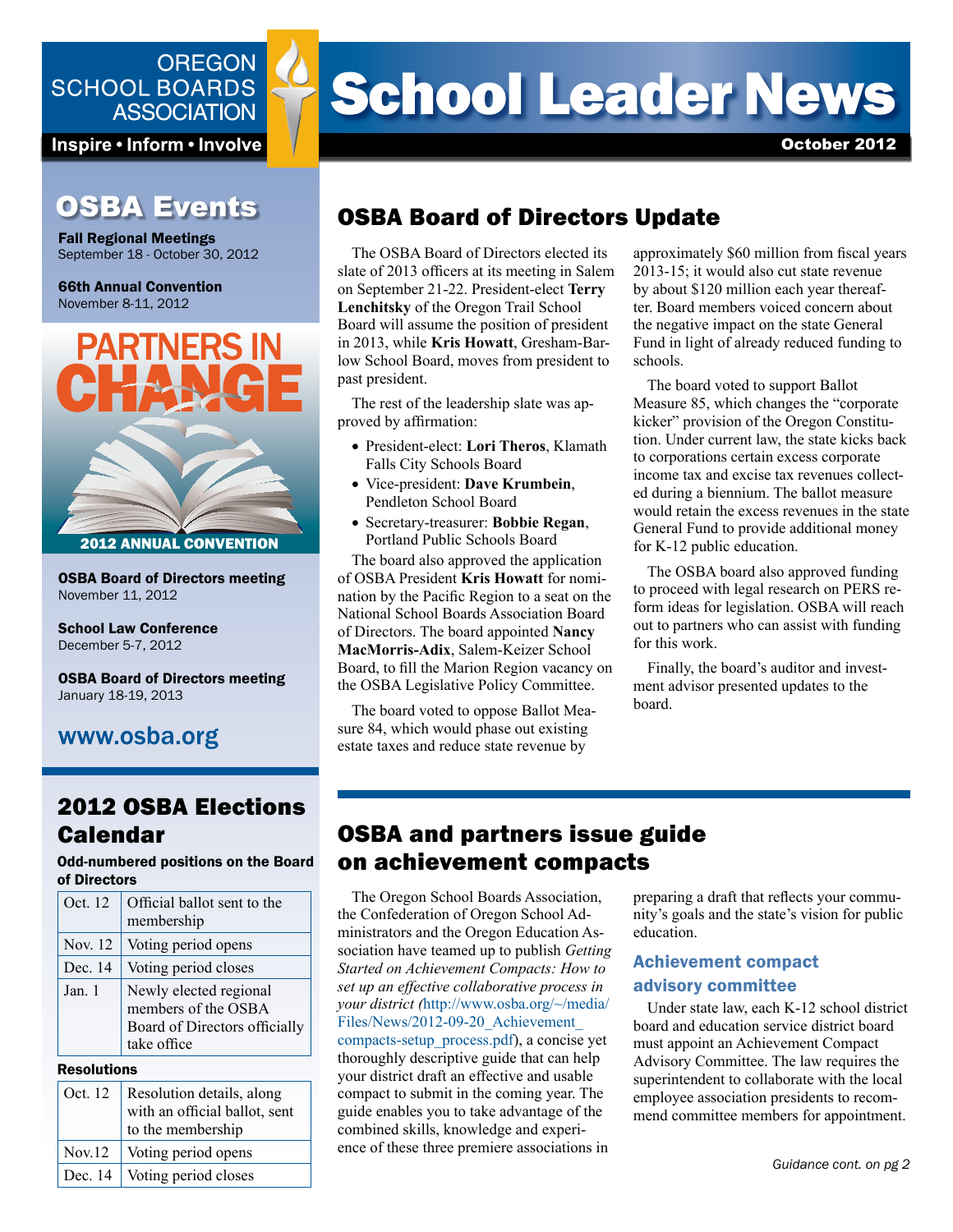## PACE Trust meeting highlights marketing and members' concerns

The PACE marketing plan was a highlight of the PACE Trust fall quarterly meeting in Salem on Oct. 1, a plan that emphasizes members' role in maximizing service while minimizing costs.

In describing the month-tomonth activities in the plan's timeline, OSBA Director of Communications Tricia Yates



underscored the importance of bolstering awareness of who PACE is—members who have come together to protect themselves from casualty losses at low cost.

"Saving time and money for members is what PACE is all about," Yates said. "Our marketing plan will help members understand how PACE services stretch their shrinking budgets."

#### Helpful, responsive and professional

An OSBA consultant described the methodologies and summarized the findings of market research conducted since spring, which made use of an online members survey and focus groups to aid in developing the PACE marketing plan. On the whole, the research found that members have positive views about the Special Districts Association of Oregon (SDAO) staff and the OSBA staff who serve PACE. In responding to questions, members frequently used "helpful," "responsive" and "professional."

The marketing plan should seek to obtain members' buy-in to their roles in keeping costs down, said PACE staff member Frank Stratton. Trust Chair John

Rexford (superintendent, High Desert ESD) stressed the value of using testimonials from satisfied members in achieving this goal, while Phil Wentz (facilities manager, Tigard-Tualatin School District) suggested strengthening the focus on integrating safety into business management.

The Trust also reviewed the new PACE Underwriting Manual, which Stratton summarized, and agreed to defer its final approval until the December meeting.

Other major agenda items included:

- **Loss control report.** Scott Neufeld (SDAO risk manager) described how PACE risk control activities help members minimize and eliminate risk, while educating them about what PACE does.
- **Pre-loss update.** Lisa Freiley (OSBA director of legal, labor and PACE services/staff counsel) reported that discipline and dismissal is still a major issue for members, as are Title IX issues. When working with districts on Title IX issues, PACE stresses the need for balance in facilities, practice time and participation by boys and girls.
- **Financial report.** Mike Doherty (CFO for SDAO) presented the financial report for the past quarter.
- **Investments report.** Lisa Freiley presented a proposal for adjusting PACE's investments to reflect recommendations taken by OSBA to adopt a slightly more aggressive approach to investing. The PACE Trust decided to adopt a similar approach to maximize returns on investments.
- **Business plan.** Frank Stratton presented a proposal to develop a three-year business plan that coincided with service contracts of the providers, enabling the Trust to evaluate performance on an annual basis. He also discussed tasks and strategies to address PACE's various action plans and meet deadlines.
- **New legislative concepts.** Freiley described the challenge of ensuring involvement by the Trust in the work of OSBA's Legislative Policy Committee (LPC), in order to make certain that OSBA's legislative program reflects the Trust's priorities and concerns. **Terry Lenchitsky** (incoming president of OSBA and member of the Oregon Trail School Board) suggested including Trust members in the LPC's email list for soliciting input on legislative issues. Rexford proposed allocating time for discussing legislative matters at each meeting of the Trust, while Wentz asked that OSBA include Trust members when distributing its end-ofsession legislative report.

#### *Guidance cont. from pg 1*

Comprised of administrators, teachers and education support professionals employed in the district, the committee must work collaboratively to develop strategies, programs and practices to ensure a wellrounded education and success for all students. In a report submitted to the board for approval, the committee must outline a plan to implement its achievement compact, set realistic goals based on available

resources and establish ways to measure student progress.

#### Co-leadership, collaboration and community engagement

The guide spells out ways to effect collaboration and cooperation among stakeholders. In a step-by-step process, the guide presents a process and timeline for selecting various teams to do the important hands-on work of compiling and analyzing data, setting a strategic direction and

monitoring implementation. Recognizing that community engagement is a critical aspect of student achievement, the guide includes a real-world example drawn from the Springfield School District's process. The emphasis is on sharing information and asking for feedback with all the various teams and community groups who wish to weigh in on raising student achievement.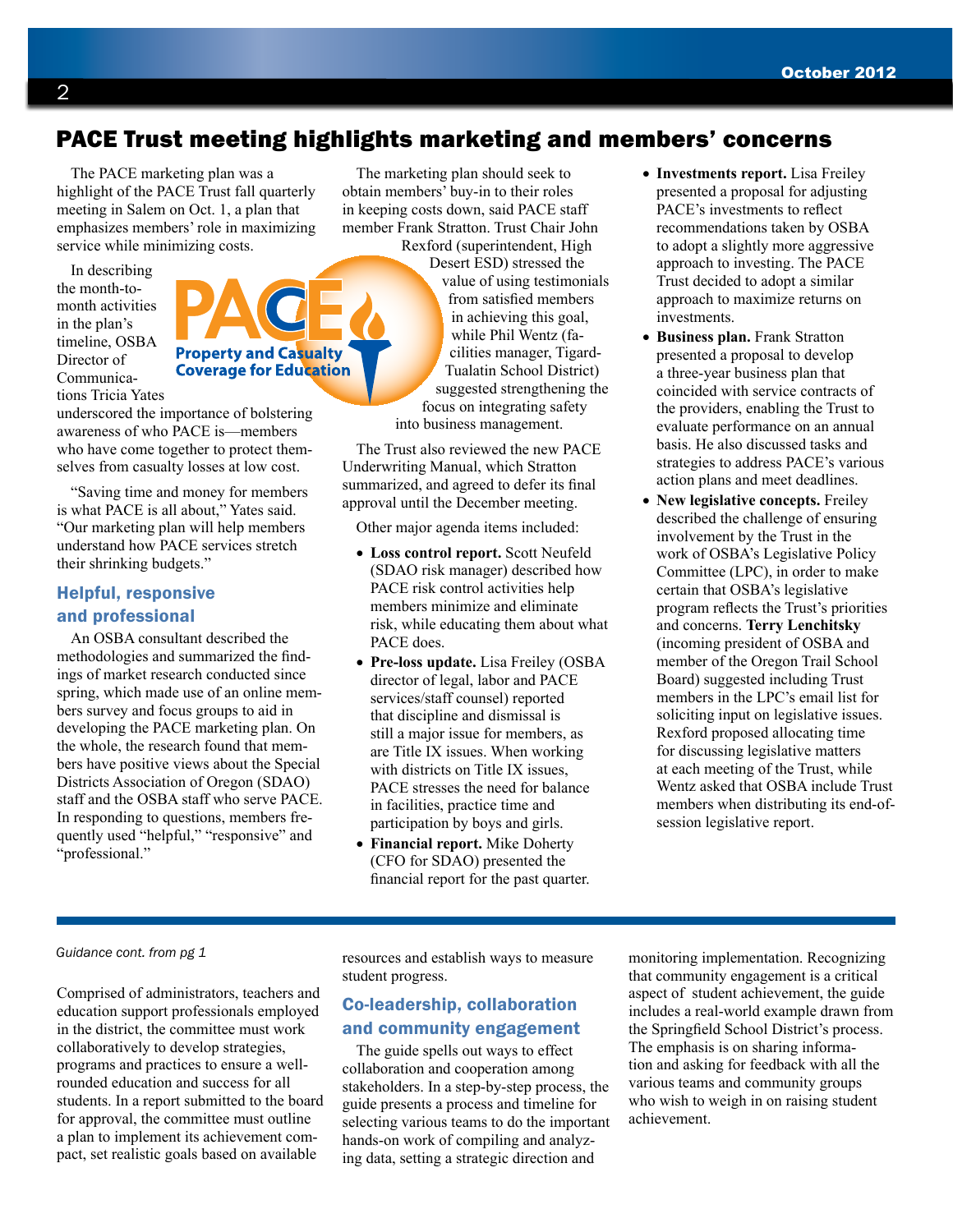# KEEPING YOU IN THE LOOP

## Student achievement: the continuing challenge

SBA has begun touring Oregon<br>to hold fall regional meet-<br>ings with board members and<br>administrators. Though the tour is far to hold fall regional meetings with board members and from complete, OSBA President **Kris Howatt**, Deputy Executive Director Jim Green, Legislative Specialists

Morgan Allen and Lori Sattenspiel and I have already heard your voices loud and clear.

Public education in Oregon faces a huge challenge right now: We must improve student achievement and close the achievement gap at a time of



#### How is OSBA moving forward?

Your OSBA board and staff have taken several steps to provide the information and support you need to facilitate real change.

Working with the Confederation of School Administrators and the Oregon Education Association, OSBA has hosted the second in a series of webinars on the OEIB and achievement compacts, the vehicles that facilitate planning toward higher student achievement. In a jointly prepared document, we have described how to establish and use "achievement compact committees." And this month, we will recommend changes to the achievement compact process to the OEIB. We endeavor to give you the information and resources you need to educate students. As always, you can consult our website to get help with specific issues and topics.

Under the banner, "Strong Schools, Strong State," OSBA is leading a coalition of education organizations in a campaign to persuade the 2013 Legislature to bolster its support for public schools. And focusing on student achievement, OSBA is working to reduce unfunded mandates and find solutions to the rapidly escalating cost of PERS without hurting our employees.

#### You have helped form OSBA's priorities

School board members know what Oregon needs:

- We need dramatic changes in instruction to produce new results.
- Teachers need new kinds of professional development to acquire the skills to reach students who struggle.
- We need new assessment systems to help us diagnose and improve

teaching—we shouldn't rely on penalizing teachers.

- We need a support system for every child in school, which means a higher level of involvement by parents and more community involvement.
- We need collaboration among parents, school board members and administrators to achieve successful change.
- We need resources to effect these changes.

OSBA's first priority is to work with school board members to meet these needs. Together with you and our partners, we can build strong schools. We know that strong schools will produce a strong state.

You will hear more about "Strong Schools, Strong State" in the months ahead. We need your voice and your passion to help this cause succeed. We need to publicize your stories of local challenge and success in order to inform our legislature and energize leaders statewide. Our goal is to provide resources to equip every child for the future by providing a world-class education.

An Oregon system of strong schools will benefit all Oregonians, because every child is a fundamental building block of a strong state.

Setay Mille





Betsy Miller-Jones Interim Executive **Director**